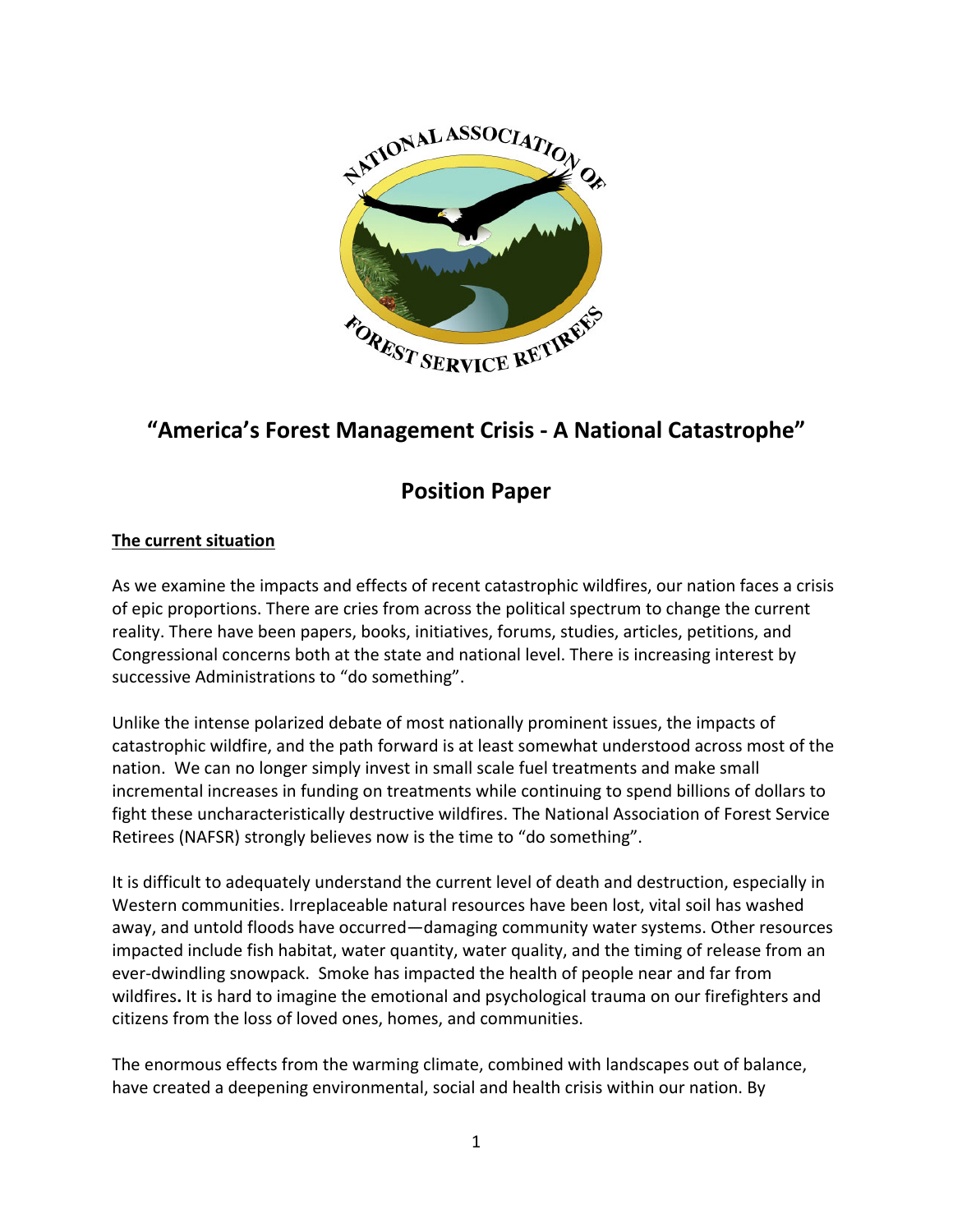September 2020, California wildland fires had already generated more than 91 million metric tons of carbon dioxide, which is about 25% more than the state's annual emissions from fossil fuels. Researchers project that by 2050 many of our beloved dry forest habitat types are at risk of disappearing.

Critically needed reforestation is simply not happening, and conversion to brush is occurring at a rapid rate. Impacts and warnings have been eloquently described in many professionally written papers, articles, and books in recent years. Despite all the concerns and outcries, the situation worsens each year. Not very much is getting done.

#### **What should we do?**

We strongly believe that the general population of our country understands that there is a path forward to address this crisis, and many of our citizens across the political spectrum understand key components of that path. What is lacking is focused leadership and advocacy from top government officials including the President, Governors, and other key leaders.

Along with that advocacy comes the critical need to make the nation's budgetary and legislative process work towards resolution. We should have changed course many years ago. Even those who do not live in the most affected states see a need for action. How do we take a step back and try to better examine how to move forward?

#### **NAFSR recommends the following actions -**

- 1. **Landscape Treatments.** The current situation stems from overly dense forests with massive amounts of accumulated biomass, extensive development in the wildland urban interface (WUI), and climate change. Continuing to emphasize fire suppression efforts without front end investment in treatments of large landscapes has brought us here, and more of the same will not solve the problem. It will take a paradigm shift to make a difference. Actions must take place on all three fronts.
- 2. **Landscape Investments.** The Administration must step forward to fully support and Congress must act to provide the funding for the Forest Service to prepare and implement a 10-year plan to significantly reduce wildfire risk. The science, data, and capability exist to do that now. A science-based approach to treatment of large landscapes is needed and management actions must be done at the right place, at the right time, and for the right reasons.

To return low intensity fires to key landscapes will cost several billion dollars over multiple years and will require the use of a wide variety of management tools ranging from prescribed fire to a variety of mechanical treatments including mastication, mulching, thinning, and commercial harvest. The budgetary commitment amounts to increases using the word "billion" not "million." However, compare the cost to the estimated economic damage of \$150 billion dollars caused by wildfires in 2020 as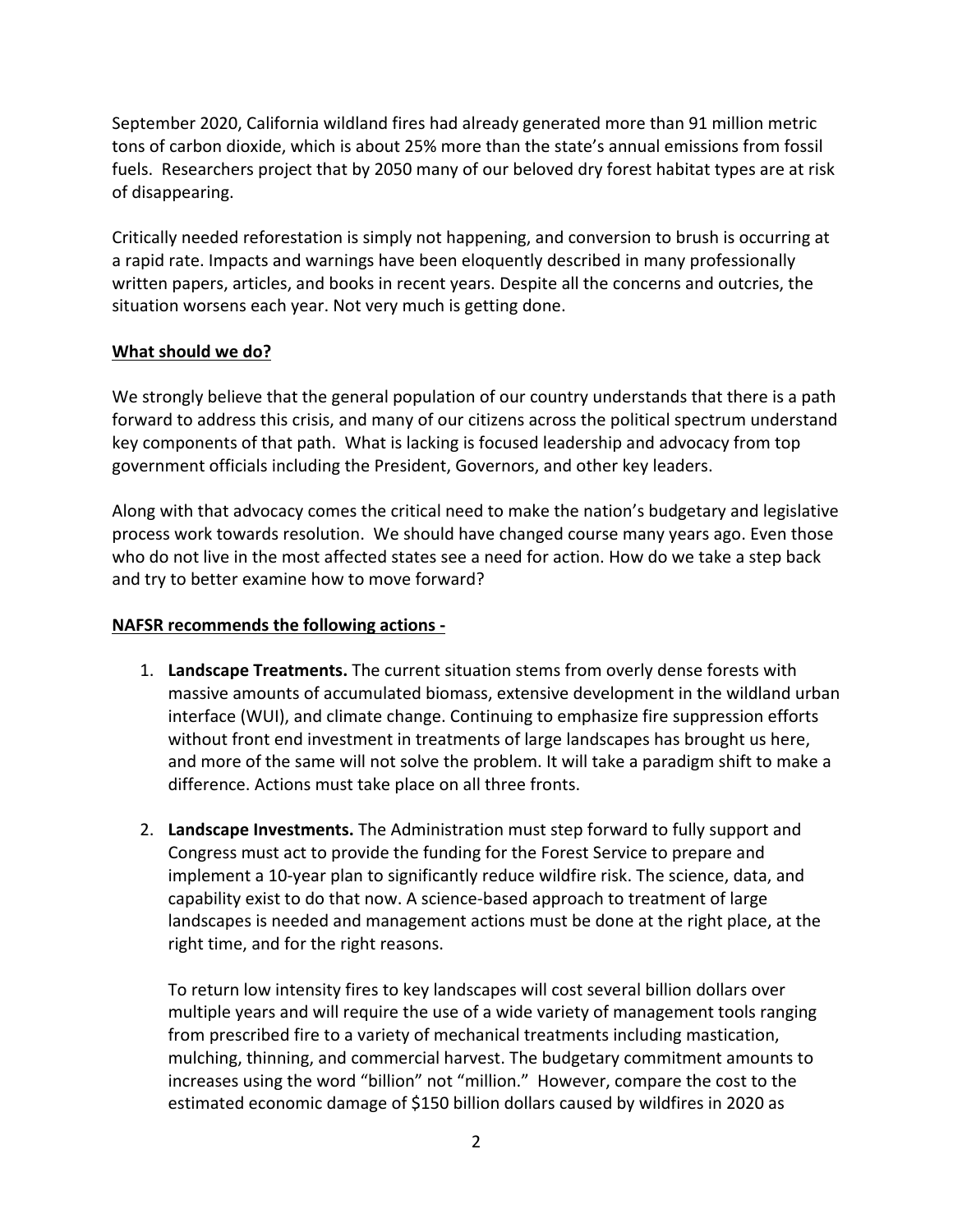opposed to the \$3-5 billion dollars per year to treat these lands. These plans and treatments must also include acres on other federal, state, tribal, and private lands and be prepared and implemented in a coordinated manner.

3. **Massive Development in the Wildland Urban Interface.** Since 2000, suburban development has encroached on wildland forests. Not only has this heightened the risks of loss for new residents and businesses, but it has also altered wildlife habitats, impacted soils and groundwater through extensive use of individual water wells and septic systems.

Further, it has driven up the costs of protecting these newly developed areas from wildfires and suppressing wildfires that occur. While local governments are responsible for land use regulations regarding new developments, the recent scale of development warrants a broader, more intensive communications strategy that highlights the tradeoffs between the gains from increased development and the risks and costs of further WUI development. Collaboration with the home insurance industry in a messaging campaign is an option NAFSR believes has potential.

- 4. **Climate Change.** NAFSR supports healthy and productive forests as a counterbalance to the forces that cause climate change. Trees absorb carbon dioxide and release oxygen into the atmosphere and in the process store carbon for the long term as wood. These gigantic wildfires are releasing destructive amounts of stored carbon back into the atmosphere. In addition to reducing wildfire size and risk, planting trees is another essential action to reduce climate change. NAFSR recommends increasing the size of the reforestation trust fund and supporting efforts to increase reforestation capability.
- 5. **Capacity.** NAFSR is convinced that the Forest Service does not currently have the capacity to do the job it is required to perform. There are two dimensions to the lack of capacity. First, the agency does not have the necessary mix of skills in its current workforce. Second, there are too few people to implement the actions needed.

These same points apply to many of its federal, state, and tribal partners. NAFSR completed a recent study and published a report that confirms a dramatic loss of capacity over time which is available on our website [www.nafsr.org.](about:blank) The loss of capacity is directly related to the shift of employees to fire suppression and away from its basic land management function. We recommend the Forest Service prepare a staffing plan to complement the wildland fire plan.

6. **Significant Changes.** It will require a large, highly organized effort and multijurisdictional coalitions to support the massive work to be done at such a large scale. Not only will budgetary increases be required, but also significant policy changes, such as considerations of alternative funding sources. For example, authority should be sought to sell carbon credits for reforestation projects to the private sector.